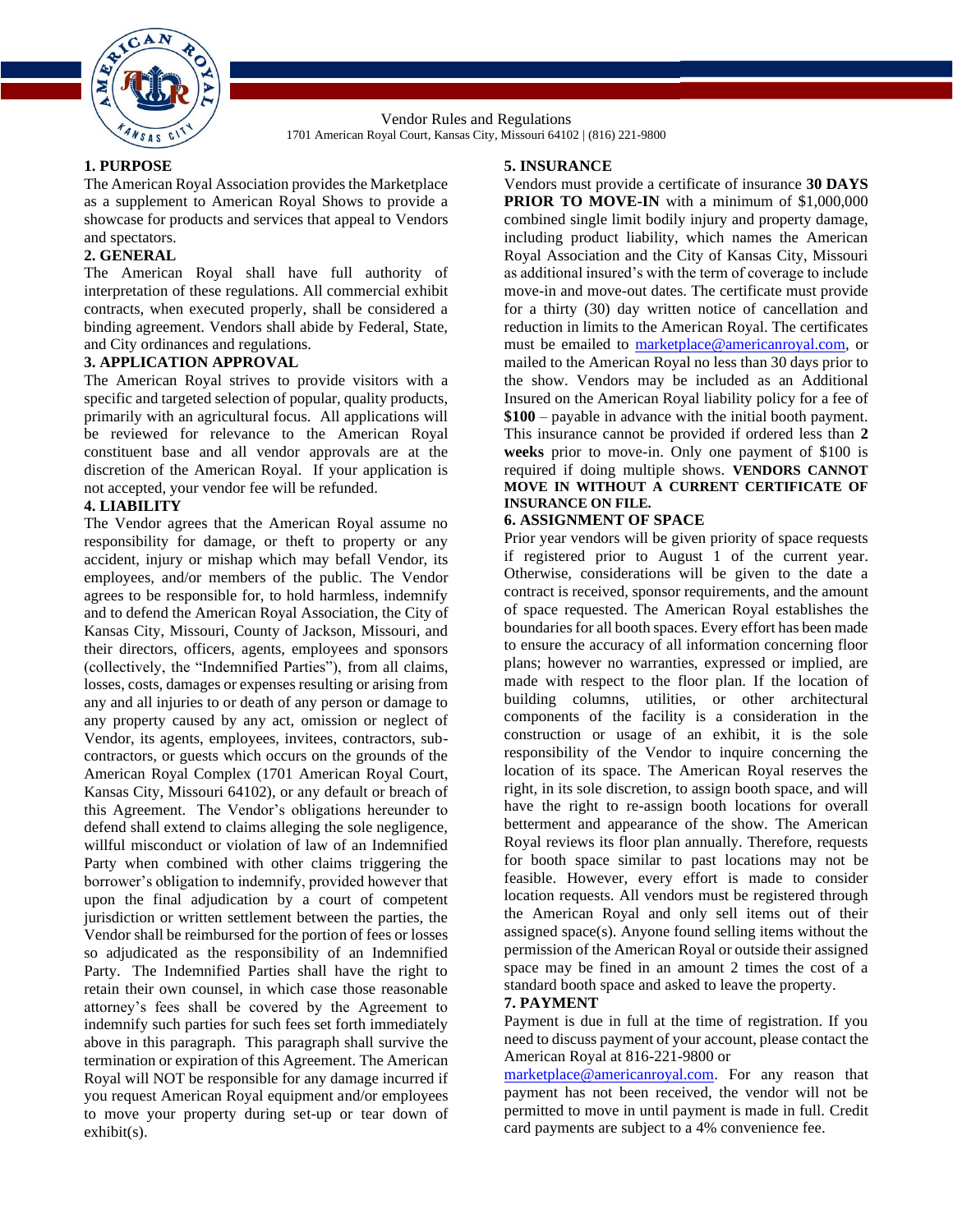

Vendor Rules and Regulations 1701 American Royal Court, Kansas City, Missouri 64102 | (816) 221-9800

# **8. CANCELLATION**

In case of cancellation of the contest or unavailability of the event due to any causes that are beyond the American Royal's control, including, without limitation, such causes as war, governmental action or order, act of God, fire, flood, severe storm, strike, labor disputes, or other similar causes ("Force Majeure Event"), this Agreement shall terminate, and the vendor shall be entitled to the return of the fees for the registration, less the prorated share allocated to the American Royal of the expenses incurred by the Royal in connection with the event as of the date of the Force Majeure Event. Refund of the Fees as provided in this section shall be the exclusive remedy of the vendor against the American Royal in case the vendor is cancelled or rescheduled through a Force Majeure Event. In the event of cancellation or unavailability for reasons beyond the control of the American Royal, vendor releases and holds all claims for damage and agrees that the American Royal shall have no obligation except the above stated refund.

The American Royal reserves the right to cancel an event for reasons beyond Force Majeure. If the American Royal cancels an event, vendors will be notified and offered a refund, less any non-refundable processing fees. If vendor is participating in one single event that is cancelled, vendor will be provided a full refund minus processing fees. If vendor is participating in multiple events/full season and specific events are cancelled, vendor will be provided a partial refund based on the events being cancelled. American Royal is not responsible for refunds for travel or other expenses not paid directly to the American Royal.

# **9. REFUND POLICY**

Requests for refunds must be submitted to the American Royal and are subject to the discretion of the American Royal. Marketplace vendors may be eligible for a refund if the American Royal is able to fill their space with another vendor. Fees associated with space, minus a \$50.00 cancellation fee may be refunded. Refunds will not be issued for events that are less than 7 days away. A roll over of funds for future events is not allowed.

## **10. BOOTH EQUIPMENT**

If rental equipment is needed (drape and linens), Vendor must contract and make all arrangements and payments with George Fern Company for these needs. If Vendor opts to drape their space, they must be draped with an 8 ft. back drape and 3 ft. side drapes. Vendors cannot exceed the 8 ft. height limit of the booth.

Displays, signs and products must stay 4 ft. or below in the front 5 ft. of the booth to allow maximum view of all Vendors. Any exceptions must be approved in advance by the American Royal.

## **11. CARE OF BOOTH SPACE**

The American Royal will arrange for the sweeping of aisles. Vendors will be responsible for the cleanliness of booth space. **All signage must be professionally made** and fit within booth dimensions without blocking the view of any other Vendor. Vendor MAY NOT use nails, staples, hooks, tacks, or screws to erect any decorations, or adhesives, including tape, that would deface the walls, ceilings, floors, facilities and equipment contained with the Complex. Vendors may not place anything in the aisles during the show. Vendor will be expected to leave booth in usable condition as was when moving in.

## **12. SIGNAGE AND DECORATIONS**

There is no signage allowed outside of the assigned vendor booth space. This includes barns, walls, doors, windows, etc. Approved tape 3M 9589 (double side adhesive), 3M 471 (single side adhesive) and Gaffers tapes are the only approved products for booth markings and carpet applications within the facility. Applied tapes and any residue must be removed from all surfaces prior to moveout. Paint, shoe polish and unapproved tapes are not allowed to be used in the facility. No drilling of the structure is allowed. Any means of attachment must be non-destructive to the structure. Helium balloons are not allowed inside the facility. Glitter and adhesive-backed decals are not permitted in the facility or on the premises. All labor requirements for move-in/out, setup of display areas, etc. shall be the responsibility of show management and/or exhibitors and their service providers.

# **13. BOOTH ATTENDANTS**

Each booth must be occupied by a representative during show hours. If you are unable to staff your booth during show hours you must receive prior approval from the American Royal.

## **14. MOVE-IN/MOVE-OUT**

A move-in/move-out schedule will be provided prior to the event and upon request. Vendors are responsible for moving in and out within the timeframe outlined on the schedule unless prior approval has been given by The American Royal.

## **15. ELECTRICAL**

Each 10 x 10 sq. ft. Vendor space will have access to one 110-volt/20 amp electrical outlet. **The American Royal will provide every 10x10 space with one piglet.** No other electrical equipment including extension cords, power strips, etc. will be provided by the American Royal.

#### **16. INTERNET**

Limited free Wi-Fi is available for Vendors during American Royal Shows. The American Royal recommends bringing your own personal hotspot, as the free internet has limited speeds and capacity.

#### **17. TAXES**

A list of all Vendors at the American Royal shall be furnished to the City of Kansas City and the State of Missouri upon their request. It is the Vendor's responsibility to complete the appropriate procedures for reporting and submitting all taxes due. Vendors are responsible for completion and submission of tax papers.

# **18. WEAPONS**

No weapons are allowed on the property, including weapons carried by individuals with valid conceal and